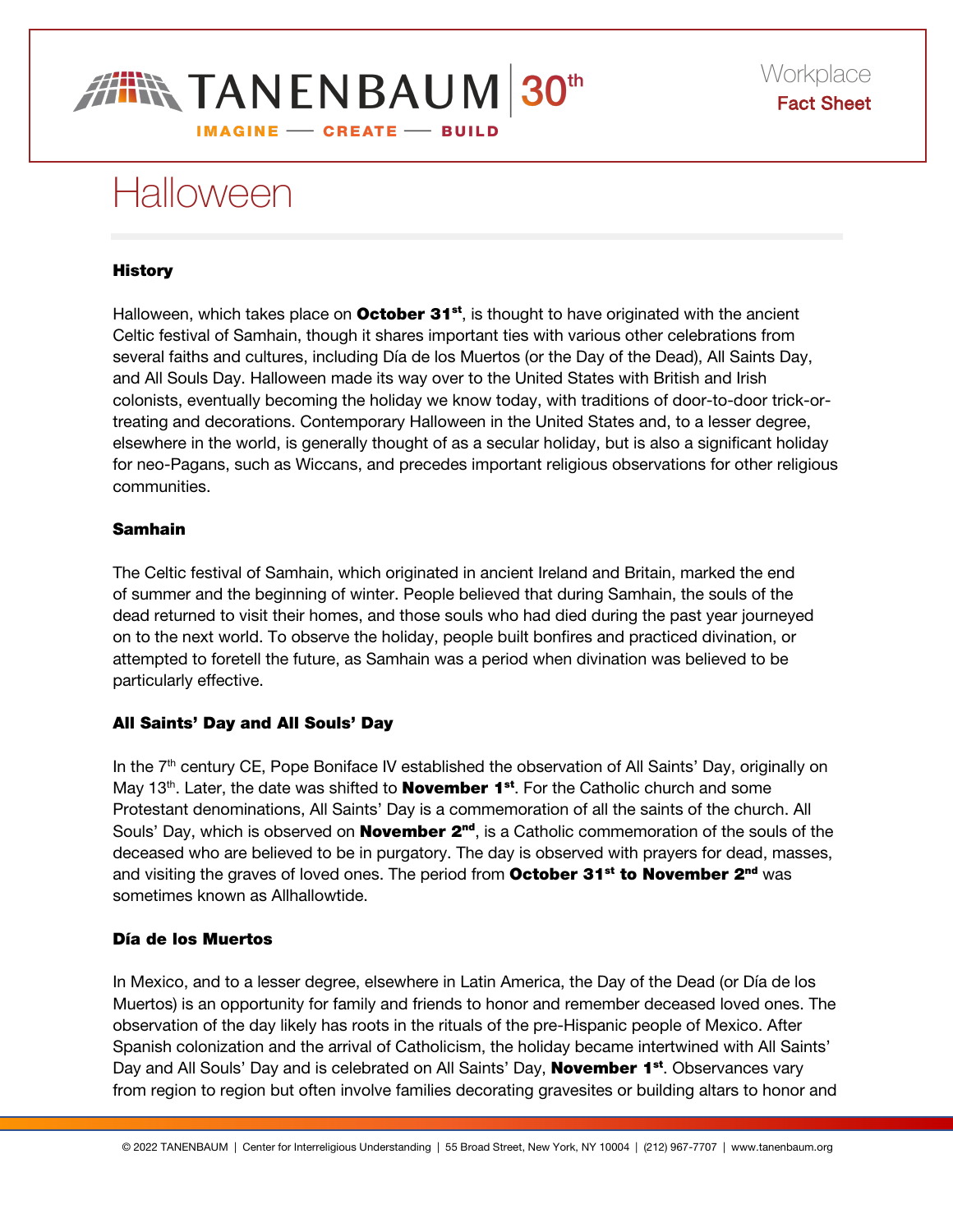

remember the lives of deceased loved ones.

#### Halloween (Samhain) as a Neo-Pagan Observance

For many different groups of Neo-Pagans, Halloween (Samhain) is the New Year when mythically The Goddess enters the Underworld to confront the Lord of Death and Rebirth. Neo-Pagans/modern pagans are people who belong to spiritual movements that seek to reconnect to the ancient, Indigenous religions of Europe and the Middle East. Neo-Pagan beliefs and practices often focus on Nature and the natural cycle of the seasons, as well as the immanence of Divinity. Samhain is considered a high Holy day in which Neo-pagans honor the spirits of their ancestors, as well as their journey into a deeper understanding of the cycle of seasons and their own selves.

#### Observance of Halloween

Overall, businesses based outside of the U.S, will likely have limited changes to schedules, whereas those with a presence in the U.S. may choose to engage in Halloween related activities. Companies might host a Halloween party with treats and costumes for employees and/or their families. Some celebrations may be in conjunction with a charitable event or organization as a means of community building, both within the company and in support of external communities.

Today, Halloween is often celebrated by children and their families at home, in neighborhoods, and in schools. Halloween is also a time for large community events, such as the Village Halloween Parade in New York and the West Hollywood Halloween Carnaval in California. Some companies may choose to acknowledge or celebrate the holiday in the workplace. Tanenbaum recommends that companies acknowledge both the Christian and pagan roots of Halloween in their communications about any company celebrations or observances.

Celebrating Halloween for some may involve taking time off to observe, whether that's as part of a longer, three-day celebration or to travel to be with friends or family for the holiday, some employees may choose to take time off from work. When considering employees' time-off requests, remember the history and variety of observations explained here reflect only some of the ways in which individuals may choose to observe Halloween. Employers should make good faith efforts to accommodate time-off and other requests. The rationale and nature of accommodation requests are likely to vary.

### How Will Halloween Affect the Global Workplace?

Though Halloween celebrations in the United States are largely secular in nature, the holiday can also be religiously significant. As mentioned, it can be an important neo-Pagan observance. Just as an individual's religiosity might compel them to celebrate the holiday, religious beliefs might also preclude an individual from celebrating. Workplace Halloween celebrations should be open to all, but not mandatory.